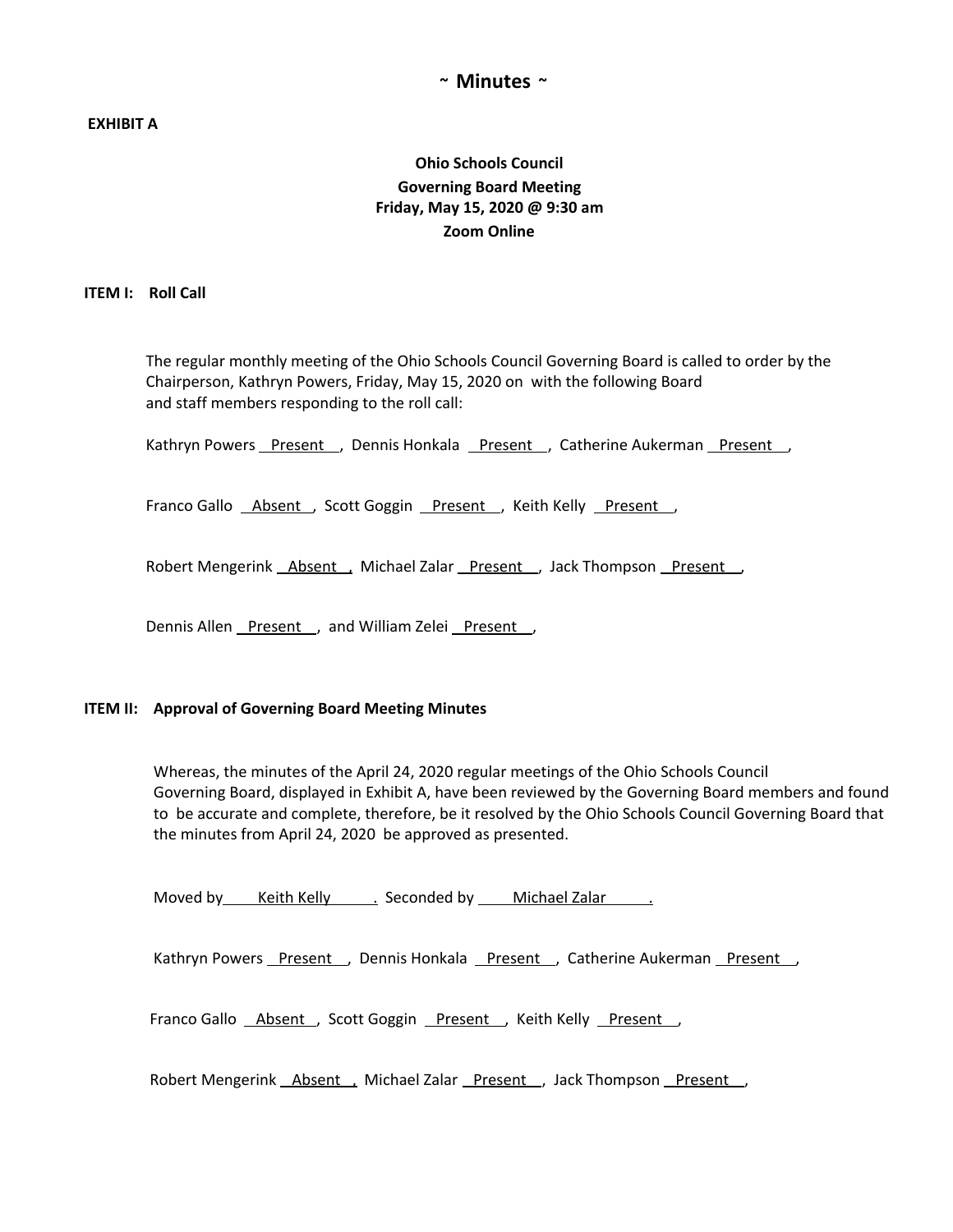Ayes 7 . Nayes 0 . Abstain 0 .

## **ITEM III: Approval of OSC Financial Report**

Whereas, the financial report for the month of April, 2020, displayed in Exhibit B has been reviewed by the Governing Board members and found to be accurate and complete, therefore be it resolved by the Ohio Schools Council Governing Board that the report be approved as presented.

Moved by Michael Zalar . Seconded by Scott Goggin .

Kathryn Powers Present , Dennis Honkala Present , Catherine Aukerman Present ,

Franco Gallo **Absent**, Scott Goggin Present, Keith Kelly Present,

Robert Mengerink **Absent**, Michael Zalar Present, Jack Thompson Present

Ayes 7 . Nayes 0 . Abstain 0 .

## **ITEM IV: Approval of Consent Agenda**

Whereas, the Executive Director recommends approval of the following items, therefore, be it resolved that the Ohio Schools Council Governing Board approves the items listed in the Consent Agenda.

- A) Affirm that Dennis Honkala, Superintendent of Ravenna City Schools, will serve as OSC Chairman, Kathyrn Powers, Superintendent of Twinsburg City Schools will serve as OSC Past Chairman, Keith Kelly, Superintendent Mayfield City Schools as Chairman Elect, and Kent Morgan, Superintendent of Buckeye Local Schools (Medina) as OSC Director and recommended/approved by Assembly.
- B) Approval to renew the contracts of the following OSC staff for June 30, 2020 July 1, 2021. Jean Esther, Sharon Finn, Tami Perkins, Barb DelRoso, Diane Ward, Kelly Rocco, Leah Nemeth, Larry Tomec Dennis Allen, Bill Zelei, Paul Smith, Katherine Cook, Tom Robey, Tom Lammers, Denny Recker, Tina Wasserbach & John Folkman.
- C) Approval of agreement between Ohio Schools Council & ServiceMaster as a new vendor, effective May 15, 2020 thru May 14, 2021. Exhibit (C)
- D) Approval of agreement between Ohio Schools Council & Cleveland Water & Fire Restoration, Inc., as a Preferred Partner, effective May 15, 2020. Exhibit (D)
- E) Approval of agreement to renew the Gasoline and Diesel Fuel award with Lykins Energy Solutions at the same rates and terms for OSC members for July 1, 2020 to December 31, 2020. Exhibit (E)
- F) Approval of Revised FY 20 Budget. Exhibit (F)